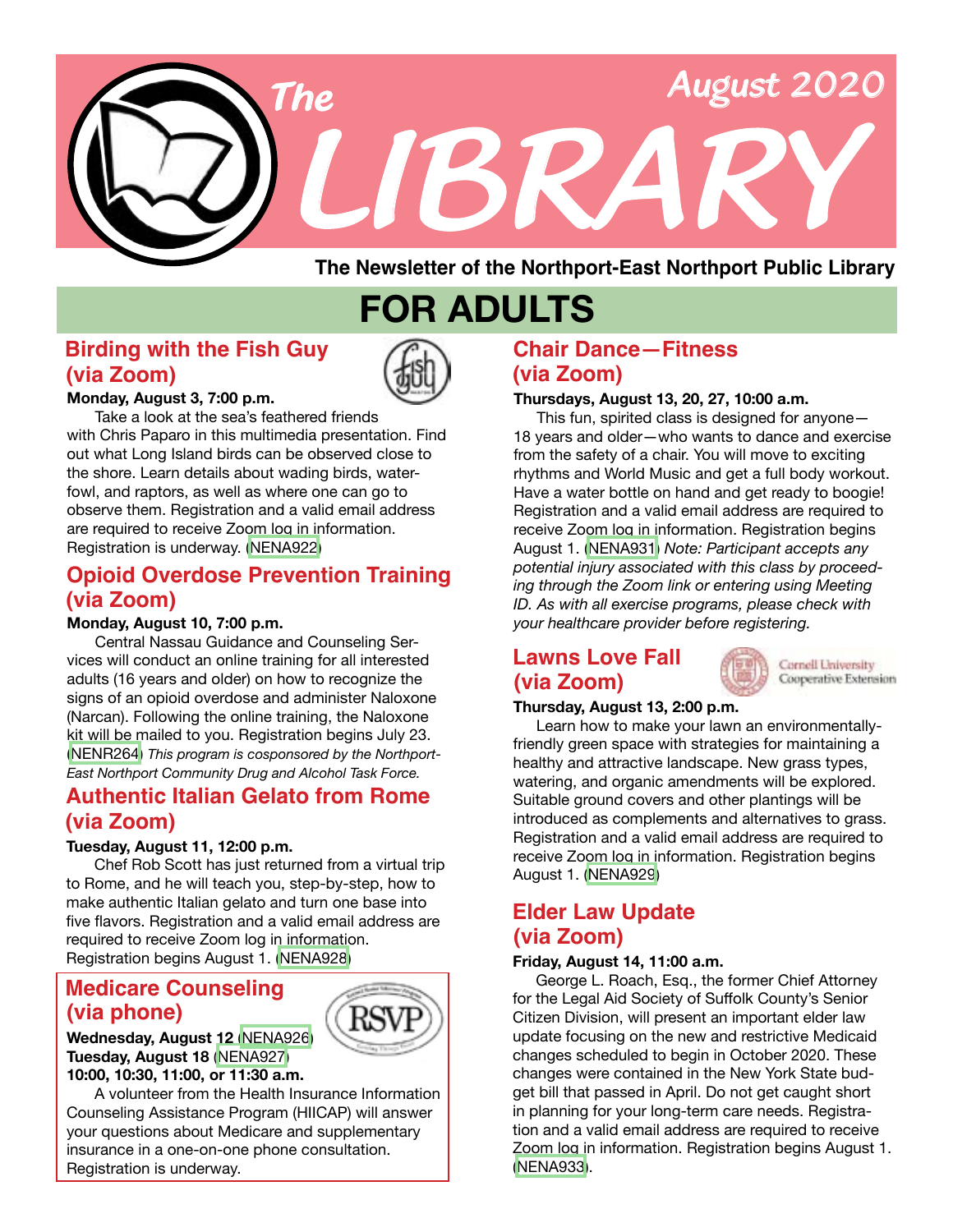## **FOR ADULTS**



#### **How do I participate?**

- Read a book in any format—print, ebook, or audiobook.
- Fill out an online Summer Reading Club form, which includes the book's title, author, and a brief review or comment from you about the book, available here:

 **[www.nenpl.org/services/adult/readingclub/2020/](https://www.nenpl.org/services/adult/readingclub/2020/summer2020.php)  [summer2020.php](https://www.nenpl.org/services/adult/readingclub/2020/summer2020.php)**

- Submit your online Summer Reading Club form(s). Each form you submit entitles you to one raffle ticket.
- When the Summer Reading Club ends, a drawing will be held for a Grand Prize.

#### **Page Turners: (via Zoom) Author Visit and Book Discussion**

#### **Wednesday, August 19, 2:00 p.m.**

 Join Page Turners leader Donna Diamond and author Lisa See to discuss *The Island of Sea Women*. Registration and a valid email address are required to receive Zoom log in information. Registration begins August 1. ([NENA925](https://search.livebrary.com/record=g1100047~S43)).



BROOKHAVEN

### **The Universe: It's Matter and Energy (via Zoom)**

**Monday, August 24, 7:00 p.m.** Join us for a brief journey

through space and time—from

earth to deepest sky. Dr. Alessandro Tricoli, a scientist at Brookhaven National Laboratory, will describe the bricks and glue that make up the universe, black holes, the births and deaths of stars, and what particle physics can teach us. Registration and a valid email address are required to receive Zoom log in information. Registration begins August 1. ([NENA934\)](https://search.livebrary.com/record=g1100403~S43)

### **The High Line (via Zoom)**

#### **Tuesday, August 25, 2:00 p.m.**

 The High Line is a jewel of a NYC destination garden. Native plants and grasses have been used to create a green oasis in the middle of a city. This presentation features key landscape lessons from the High Line that are ideal for local gardeners to bring into their yard. Registration and a valid email address are required to receive Zoom log in information. Registration begins August 1. ([NENA930\)](https://search.livebrary.com/record=g1100251~S43)

## Language Learning & Literacy

### **Dynamic English (via Zoom)**

#### **Thursdays, August 6, 13, 27, 7:00 p.m.**

Develop your English vocabulary, grammar, reading, and pronunciation with this friendly intermediate English conversation group. Registration is underway. ([NENR261\)](https://search.livebrary.com/record=g1099946~S43)

## **Let's Learn English (via Zoom)**

#### **Fridays, August 7, 14, 21, 28, 2:00 p.m.**

Introducing English for new language learners. In this fun interactive beginners program you will learn Basic English vocabulary, pronunciation, conversation, reading, and writing skills in collaboration with Literacy Suffolk. New students can apply through Literacy Suffolk and will be matched with a personal tutor to help on their English language journey. Call 631-261-2313 ext. 210 to join.

## **Aprendamos inglés (via Zoom)**

#### **Viernes el 7, 14, 21, 28 de agosto, 2:00 p.m.**

La introducción de inglés para nuevos estudiantes. En este divertido programa interactivo, principiantes aprenderá vocabulario básico en inglés, pronunciación, conversación, lectura, y escritura, en colaboración con Literacy Suffolk. Los nuevos estudiantes pueden solicitar a través de Literacy Suffolk y ser emparejados con un tutor personal para ayudarle. Llame 631-261-2313 ext. 210 para participar.

Stone.

**Depart of the Learn a new language!** Rosetta Stone contains interactive language learning courses for 30 different languages.

Lesson modules cover pronunciation, vocabulary, grammar, reading, and writing. To access Rosetta Stone, visit the library website: **[www.nenpl.org](https://www.nenpl.org/)** and click on "Online Research."



 AARP has placed its in-person Smart Driver courses on hold for now. However, the class is available to complete online. Go to: **[www.aarpdriversafety.org](https://www.aarpdriversafety.org/)**

to register. Use the promo code DRIVINGSKILLS for a discount!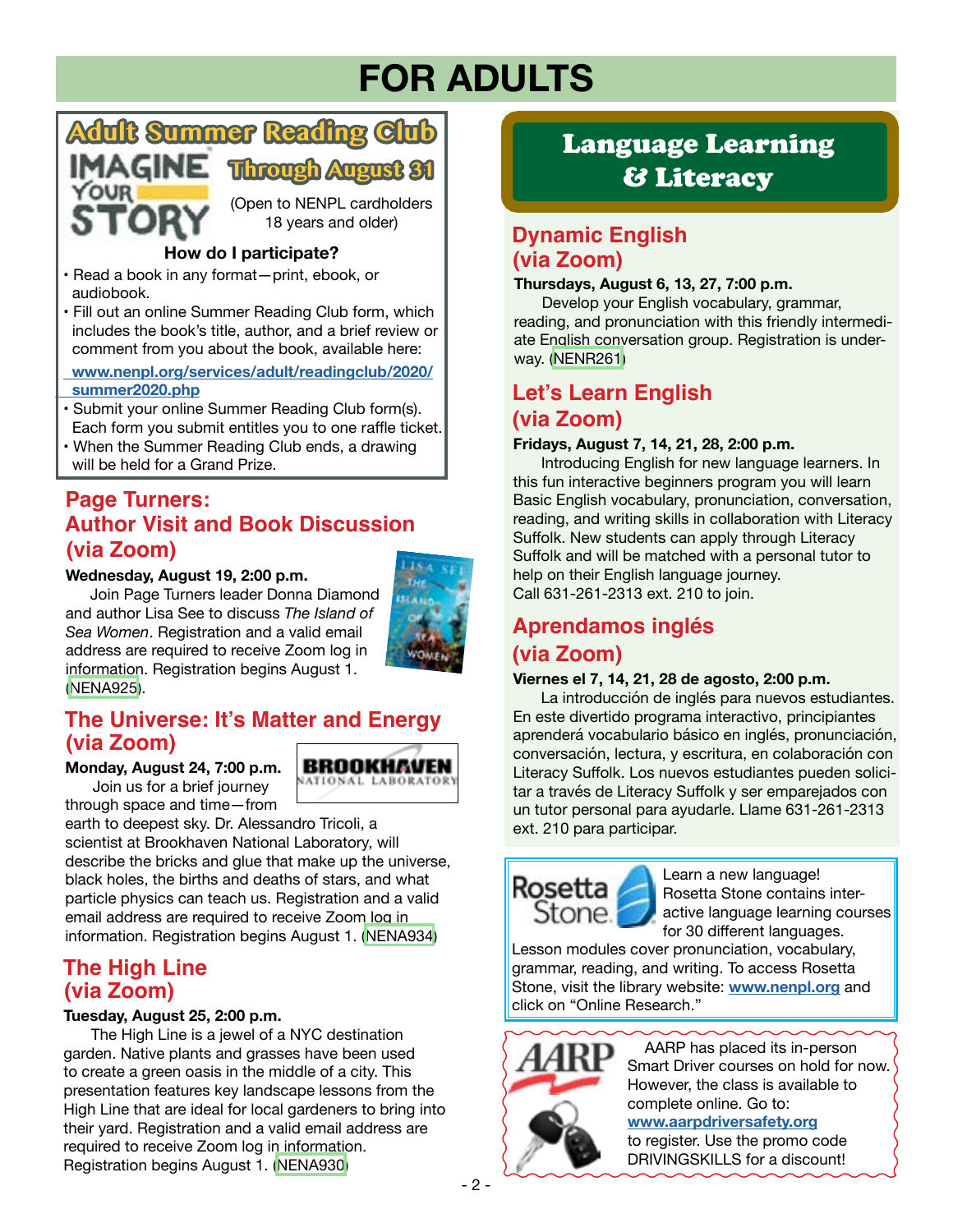## **FOR ADULTS**

### **Computer Classes**

### **Computers for Home Use: (via GoToMeeting) Microsoft Excel**

#### **Thursday, August 13, 7:00 p.m.**

 Learn how to use Microsoft Excel to manage your personal finances. Create a check register and format it for bank reconciliation, track investments and expenses, and create a simple database. Basic knowledge of Excel is required. Registration is underway. [\(NENC381\)](https://search.livebrary.com/record=g1100159~S43)

## **Introduction to Google Apps & Docs (via GoToMeeting)**

#### **Tuesday, August 18, 7:00 p.m.**

 Discover the best of Google for your phone and tablet. You will learn all about Google Drive, Calendar, Maps, Docs, and more. Registration is underway. ([NENC382\)](https://search.livebrary.com/record=g1100160~S43)

### **Working with Photos (via GoToMeeting) on the iPad and iPhone**

#### **Thursday, August 27, 7:00 p.m.**

 Learn how to take and share photos using your iPad or iPhone. Get tips on how to compose a shot, edit with the Photos app, share, organize, and store your photos. Registration is underway. ([NENC383](https://search.livebrary.com/record=g1100161~S43))

# **EFlipster**





Yourself

 Flipster®, the next-gen digital newsstand, now offers content across all of your favorite devices. With access to top magazines combined with an easy to use interface, Flipster offers users a unique reading experience that can be enjoyed anytime, anywhere.

 Flipster can be accessed online using a computer or mobile device. Offline viewing is available via the Flipster app for iPads, Android tablets, and Kindle Fire tablets.

 Access Flipster on the library website: **[www.nenpl.org/downloads/index.php](https://www.nenpl.org/downloads/index.php)**

Thank you for the "kindness rock" left at the library's doorstep!



## *Online and On-Demand Classes*

*Take courses at any time on your computer, tablet, or mobile device. For more details visit:* **[www.nenpl.org](https://www.nenpl.org/)** *or contact the Reference Desk.*

## LEARNINGEXPRESS

An EBSCO Company

 Career preparation, computer and software skills training, GED and college test preparation, and more.



 Basic to advanced technology and computer training including email basics, Internet basics, browser skills (including Chrome, Firefox, and Edge), Windows 10, online safety, MAC OS basics, and even the Linux operating system.

Visit: **<https://edu.gcfglobal.org/en/subjects/tech/>**



 Six-week online courses taught by instructors who are experts in their field. Topics include computer applications, web design, and various technology subjects.



 Online video tutorials and training courses for all levels. Learn technology, creative, and business skills.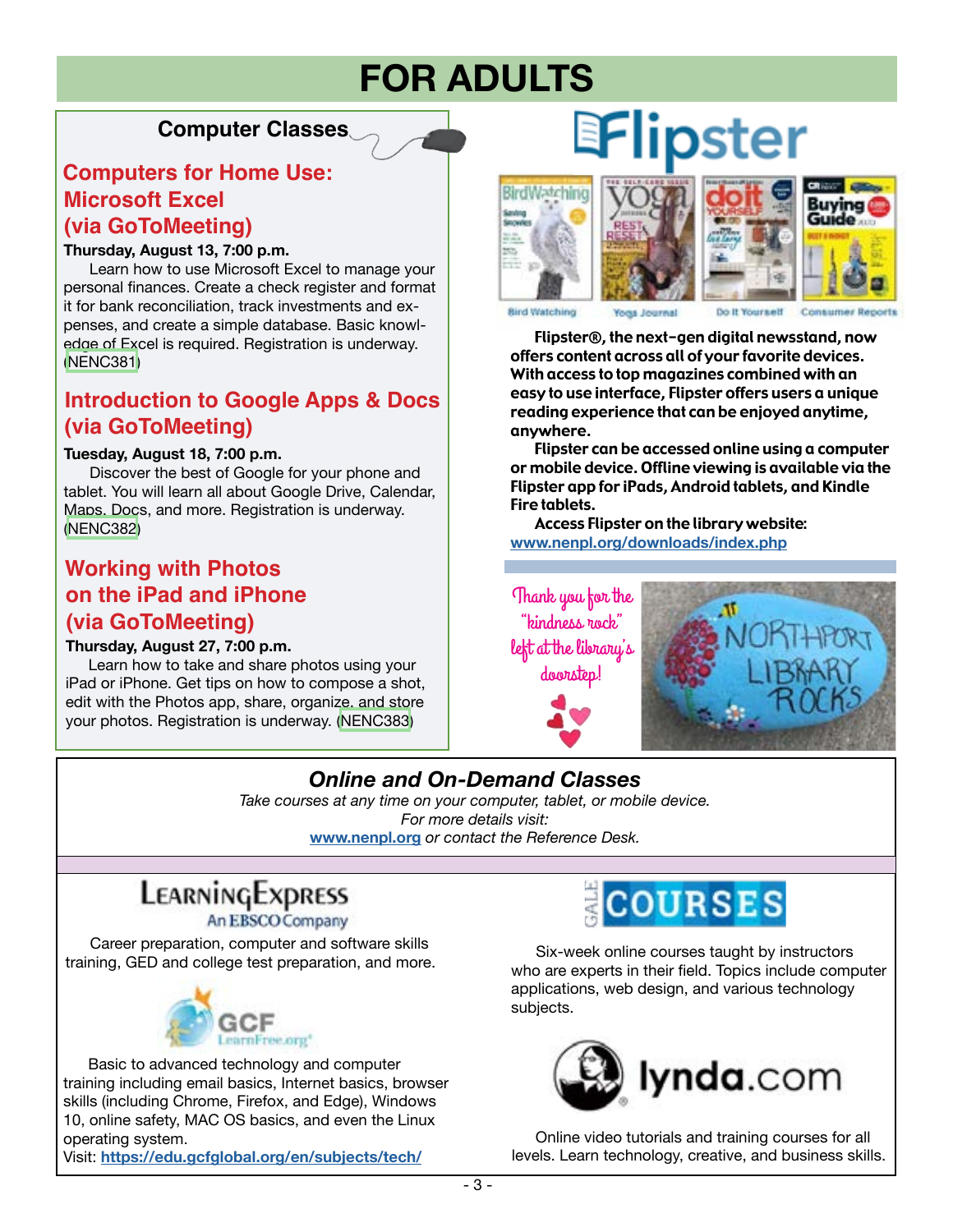## **FOR TEENS**

#### **Registration for the following Teen Programs begins on August 3.**

### **Easy Origami**

#### **Tuesday, August 4, 7:00-7:30 p.m.**

Relax and unwind with some easy and fun origami. *Registrants will receive an email with a link to the Zoom meeting*. ([NENY731](https://search.livebrary.com/record=g1100452~S43))

#### **Pizza Made Easy**



**Thursday, August 6, 2:00-3:00 p.m.** 

Gather up your cooking supplies and let the Baking Coach show you how to make pizza! Upon registration, participants will receive a supply list. *Registrants will receive an email with a link to the Zoom meeting*. [\(NENY732](https://search.livebrary.com/record=g1100454~S43))

## **Monster Cartooning Workshop**

#### **Monday, August 10, 2:00-3:30 p.m.**

Join us for an afternoon filled with creepy monsters with local illustrator David O. Miller. You will learn basic cartooning techniques as well as how to make your drawings look three-dimensional.

*Registrants will receive an email with a link to the Zoom meeting*. [\(NENY733\)](https://search.livebrary.com/record=g1100456~S43)

#### **Seashell Wind Chime**

## **Wednesday, August 12, 7:00-7:45 p.m.**

 Using shells and beach wood, create a beautiful seashell chime.

*Registrants will receive an email with a link to the Zoom meeting*. [\(NENY734\)](https://search.livebrary.com/record=g1100458~S43)

#### **Graffiti Art Logo Workshop**

**Thursday, August 13, 1:00-2:30 p.m.**  Come join us for this exciting workshop where you will create your very own stylized graffiti logo. *Registrants will receive an email with a link to the Zoom meeting*. [\(NENY735\)](https://search.livebrary.com/record=g1100459~S43)

### **Teen Writers Group**



*Open to students in grades 8-12* **Friday, August 14, 7:00-8:30 p.m.**  Do you love to write? Join fellow

writers to discuss your ideas and get feedback on your work. New members are always welcome.

*Registrants will receive an email with a link to the Zoom meeting*. [\(NENY736\)](https://search.livebrary.com/record=g1100482~S43)

#### **One Bowl Brownies**

#### **Tuesday, August 18, 7:00-8:00 p.m.**

 Make delicious brownies with instruction from the Baking Coach. Upon registration, participants will receive a supply list.

*Registrants will receive an email with a link to the Zoom meeting*. [\(NENY737](https://search.livebrary.com/record=g1100461~S43))

### **Beach Scene Pebble Art**

#### **Friday, August 21, 1:00-2:00 p.m.**

 Using pebbles, a canvas, and paints, make an adorable work of art to hang in your room or give as a gift.

*Registrants will receive an email with a link to the Zoom meeting*. [\(NENY738\)](https://search.livebrary.com/record=g1100465~S43)

**Registration for the following Teen Volunteer Opportunities begins on August 3.** *Open to students entering grades 7-12* A maximum of two hours per teen is permitted.

## **Animal Protection and Environmental Conservation**

#### **Tuesday, August 11, 7:00-8:00 p.m.**

 Biologist Ranger Eric creates a lively online experience where you will learn about endangered species and how you can take part in environmental conservation. One hour of volunteer time will be awarded to participants. *Registrants will receive an email with a link to the Zoom meeting*. ([NENY743](https://search.livebrary.com/record=g1100487~S43))

### **Local History Appreciation**

 Enjoy taking photos? We are looking for teens to take photos of buildings and places in our community. Please submit photos by email to: teenvolunteer@ nenpl.org and put "Local History Project" in the subject line. For every ten photos submitted, teens will earn one hour of volunteer time. A list of local sites to take photographs of will be emailed to participants upon registration. [\(NENY739](https://search.livebrary.com/record=g1100488~S43))

### **Planter Appreciation Project**

 Paint and decorate a porcelain planter and gift it to an essential worker, a neighbor who is alone, or whomever you think could use a thank you. Email a picture of your finished project to: teenvolunteer@ nenpl.org and receive one hour of volunteer time. Planter kit will be available for pick up upon registration. ([NENY740\)](https://search.livebrary.com/record=g1100484~S43)

#### *Paw***-some Adoption Tales**

 Share with us your *paw*-some pet adoption tales. Email a few paragraphs to us about your experience adopting an animal and earn one hour of volunteer time: teenvolunteer@nenpl.org [\(NENY741](https://search.livebrary.com/record=g1100485~S43))

#### **Teen Acts of Kindness**

 Complete five acts of kindness and earn one hour of volunteer time. Some suggestions are: send a letter or email to someone you love, make a kindness rock, write a thank you note, help a neighbor, etc.—be creative! Send an email with a description or photos of your acts of kindness to: teenvolunteer@nenpl.org ([NENY742\)](https://search.livebrary.com/record=g1100486~S43)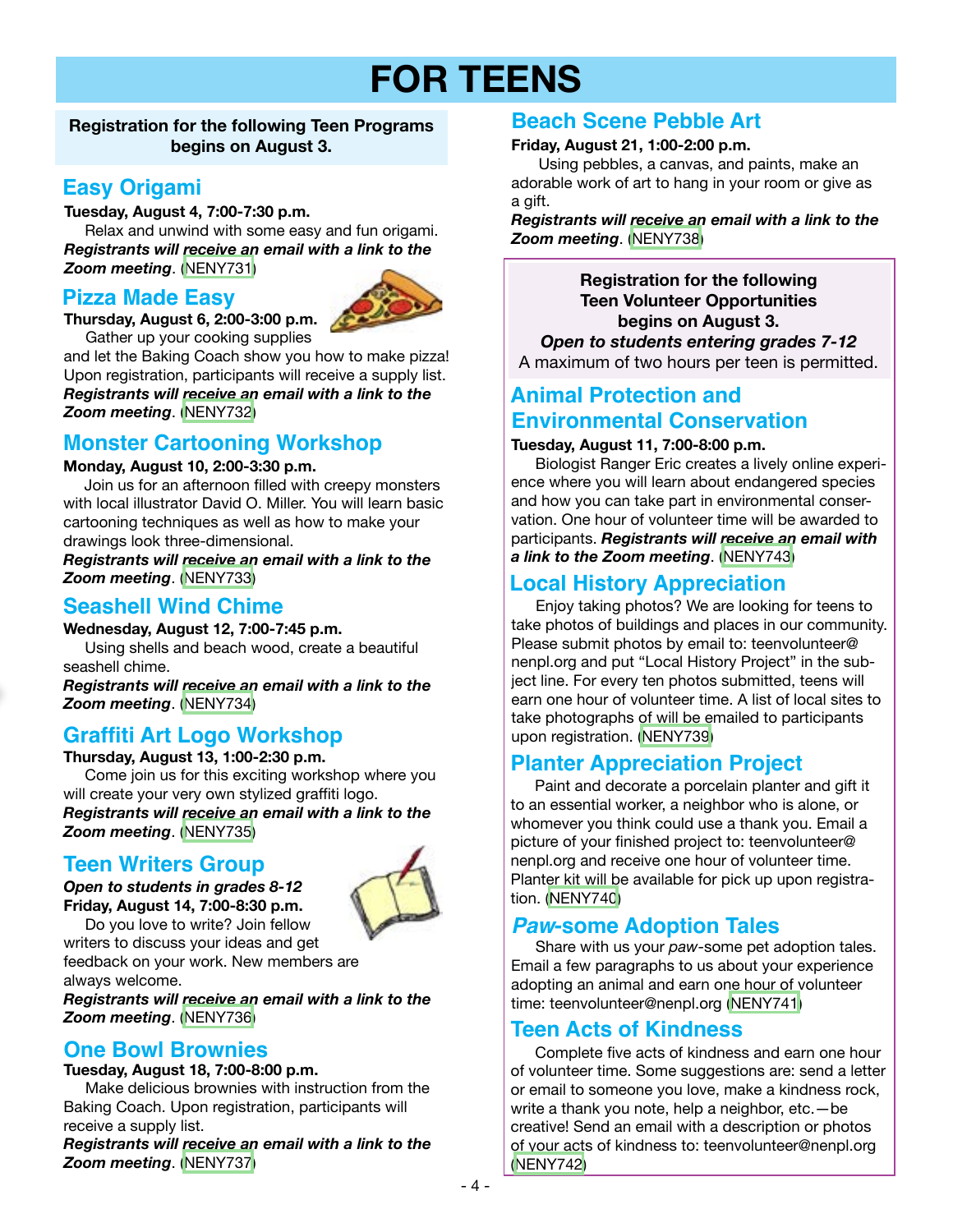## **FOR TEENS**

## **Teen Summer Reading Club**

**Through August 31**





 For teens, summer is the time to read whatever they want, learn new skills, and have fun. *Imagine Your Story* is our Teen Summer Reading Club theme, and this summer our club will be online! All reviews will be submitted through our webpage. For each book review submitted, you will receive a raffle ticket. Numerous titles can be accessed through the Downloads page: **[http://livebrary.overdrive.com/library/teens](https://livebrary.overdrive.com/library/teens)**

#### **How do I participate?**

- Choose an age-appropriate book to read or listen to. Access a Read, Rate, and Raffle form at: **[www.nenpl.org/teens/src/2020/index.php](https://www.nenpl.org/teens/src/2020/index.php)**
- For each book read, you will earn one raffle ticket. Books with more than 250 pages will qualify for two raffle tickets.
- Raffle basket prizes will be available for pick up in early September. Prize basket themes are: Beach Bash, Dungeons and Dragons, Best of Pop Culture, DIY Crafts, Hack It! Invention Kit, Ice Cream Sundae, Imagine Your Story, Video and Board Games, Mad Scientist Kit, Movie Night, Spa and Beauty, and Sports of All Sorts.



 The NENPL Teen Services Department now has an official Instagram account! Please follow us at **[www.instagram.com/nenplteens](https://www.instagram.com/nenplteens/)** or **@nenplteens** for up-to-date info on upcoming Teen library programs, book and media recommendations, fun content, and creative inspiration!

## **SAT Preparation Workshop**

**(N) Thursdays, September 10, 17, 24, & October 1, 6:00-8:30 p.m.**

*Students in grades 10-12*  **Registration begins August 17.**

 Students can prepare for the fall PSAT/SAT exams with teachers Jason Bernstein and Jay Berger. A nonrefundable check for \$114 payable to the *Northport-East Northport Public Library* must be paid within three days of registration. Payment includes the workbook for the SAT exam. Your class placement is not complete until payment is received.

*Registrants will receive an email with a link to the Zoom meeting.* [\(NENY744\)](https://search.livebrary.com/record=g1100497~S43)



Planning on studying for the SAT or ACT this summer? Try ePrep, a library database that offers online video-based test preparation courses for the PSAT, SAT, and ACT. ePrep is designed to help students of all ability levels reach their educational goals by offering expert instruction in a way that is engaging, convenient, and student-adaptable. Visit **[www.nenpl.org](https://www.nenpl.org/)** and click on "Online Research."



Are you preparing to go away for college? Call the Teen Center at 631-261-6930 ext. 358 to arrange to pick up our **Packing for College Checklist**. It's a handy guide for what you will need to bring with you to school.

## **Moving Up?**



If you are entering grades 6-12 in September, remember to apply for your Teen Library card. It will enable you to use the teen computers, check out materials, access databases from home, and sign up for teen programs.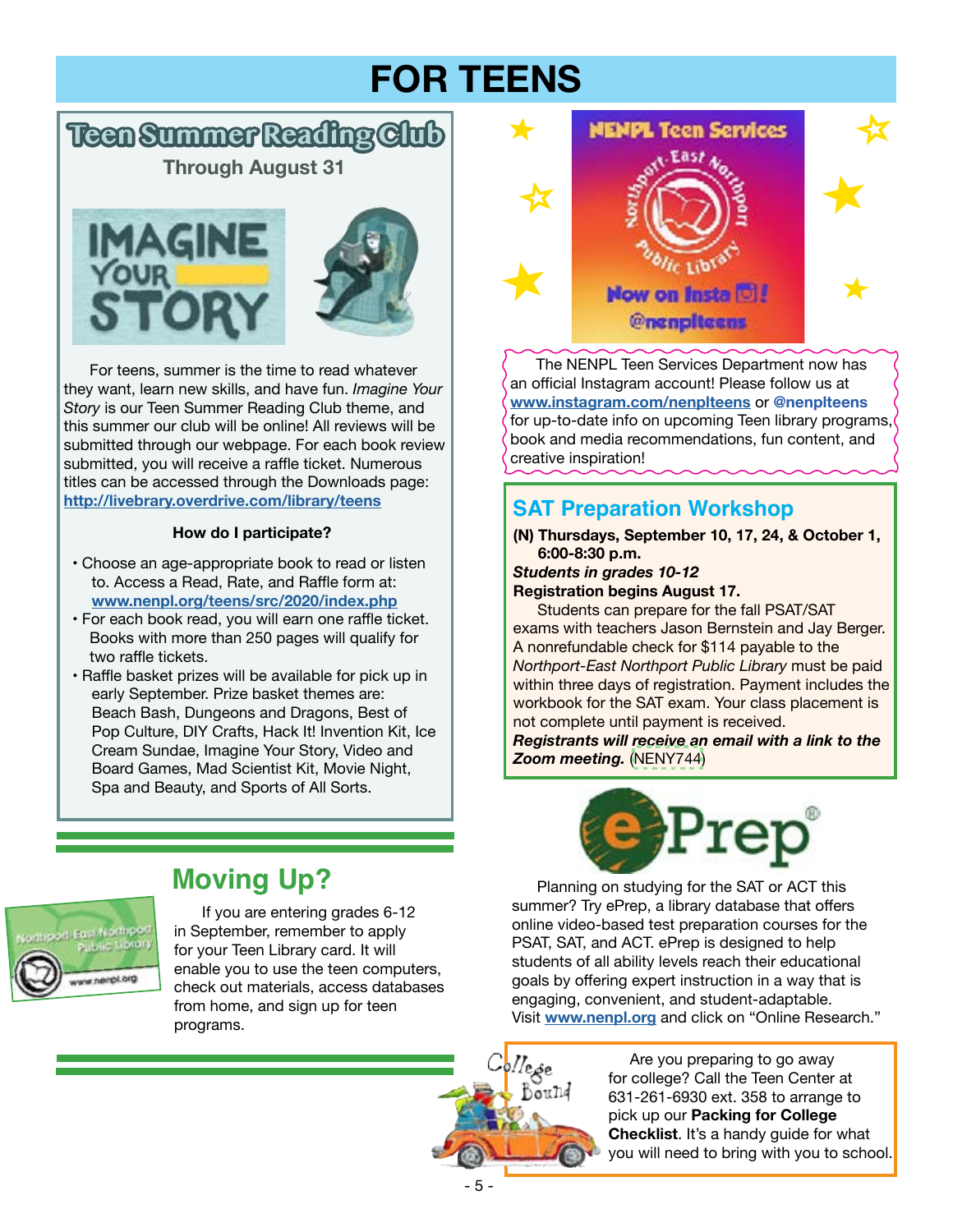## **FOR CHILDREN**

**Registration for the following virtual programs is ongoing. Please visit the Children's Summer Reading Club page on the library website: [www.nenpl.org/childrens/src/2020](https://nenpl.org/childrens/src/2020/) then click on "Programs." Providing a valid email address is required to receive program log in information.**

#### **The Wacky Friends Show**

#### **August 1–August 31**

*Recommended for families*

 Award-winning comedian, puppeteer, and ventriloquist Steve Petra is up to his wild antics again. His puppet friends Pedro the Gargling Tuna Fish, Krusty the Stale Donut, and Scaredy Shark are among his zany puppet friends that sing, dance, and drive Steve nuts! *This video is available on the Children's Summer Reading Club page of the library website to enjoy multiple times.* (45 min.)

## **Myths from Mount Olympus**

**August 2, 8:00 p.m. through August 9, 8:00 p.m.** *Recommended for children entering grades 1-6*

 The Traveling Lantern Theatre Company will bring the stories of the gods and goddesses of Ancient Greece to life, including the flight of Icarus on his wax wings, and Perseus' battle against Medusa, in this pre-recorded show. *Registrants will be emailed a link to watch this performance at the time of their choosing. The link will be active from August 2 at 8:00 p.m. through August 9 at 8:00 p.m. only.* (60 min.) [\(NENJ027](https://search.livebrary.com/record=g1099211~S43))

### **Patronus Drawing**

**Tuesday, August 4, 7:00 p.m.**

*Recommended for children 7-11 years* Harry Potter fans will enjoy imagining their own

protective Patronus and bringing it to life using art supplies they have at home. *Registrants will receive an email with a link to the Zoom meeting.* (60 min.) [\(NENJ048\)](https://search.livebrary.com/record=g1097785~S43)

### **Three Little Pigs for Tots**



**Wednesday, August 5, 10:00 a.m.** *Recommended for children 2-5 years*

 This fun and fast-paced preschool program includes music, movement, fine motor development, and storytelling. Children will participate in a stacking activity with items from home. *Registrants will receive an email with a link to the Zoom meeting.* (30 min.) ([NENJ082\)](https://search.livebrary.com/record=g1100086~S43)

 Stop by the Library and pick up a Take Home Craft for your child(ren) to have fun with at home! Available in the lobby of either building, while supplies last.



## **Buzzin' and Buggin' Storytime**

#### **Friday, August 7, 7:00 p.m.**



*Recommended for children birth-5 years*

 Can you *bee*lieve how many types of insects there are in the world? Enjoy an evening dedicated to these little critters as we sing, dance, and learn! *Registrants will receive an email with a link to the Zoom meeting.* (30 min.) ([NENJ087](https://search.livebrary.com/record=g1100405~S43))

## **Moving with Molly Mouse**

**Tuesday, August 11, 10:00 a.m.**

*Recommended for children birth-5 years*

 Sing and dance along to a variety of music with Molly Mouse. *Registrants will receive an email with a link to the Zoom meeting.* (30 min.) [\(NENJ083](https://search.livebrary.com/record=g1099982~S43))

### **Learn Origami**

**Wednesday, August 12, 3:30 p.m.** 

*Recommended for children entering grades 3-5*

 Grab some paper and join us on Zoom! Kids will learn how to fold a boat, airplane, and helicopter. *Registrants will receive an email with a link to the Zoom meeting.* (45 min.) [\(NENJ085\)](https://search.livebrary.com/record=g1100164~S43)



## **What's at State? Family Trivia**

**Thursday, August 13, 7:00 p.m.**

*Recommended for children entering grades K-5 with adults*

How well do you know our 50 States? Test your knowledge in this fast-paced trivia game. Families can work as a team or compete against one another! Participants will need two devices to participate: one to watch the questions via Zoom and one to submit answers. *Registrants will receive an email with a link to the Zoom meeting.* (60 min.) [\(NENJ088\)](https://search.livebrary.com/record=g1100408~S43)

**August 2020 Bookmark by Ryker Eichholz**

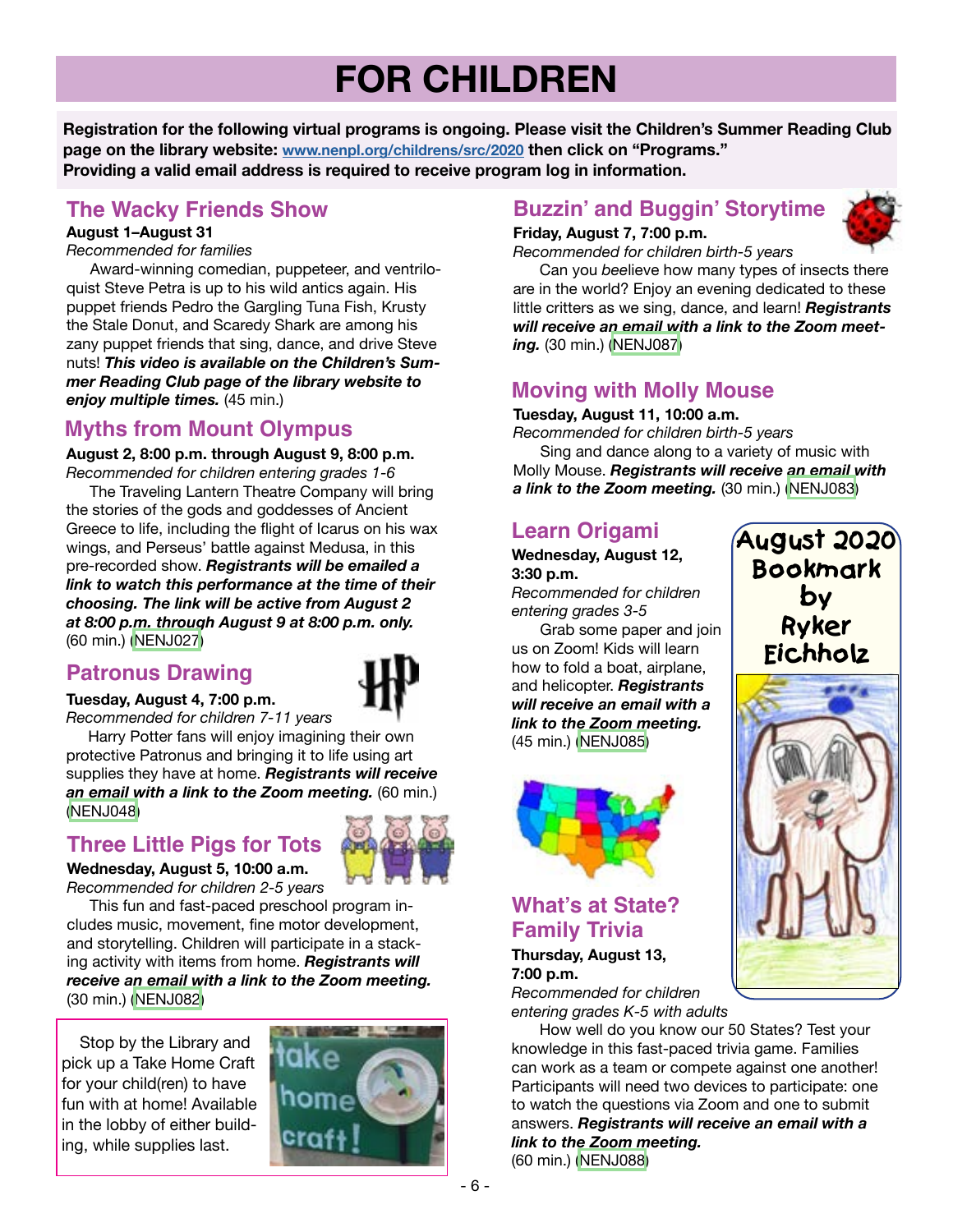## **FOR CHILDREN**

#### **Magic Workshop**

#### **Monday, August 17, 3:00 p.m.**

*Children entering grades 3-5*

 Join Mr. Plath as he unveils the secrets behind many popular magic tricks using items that you have around the house. *Registrants will receive an email with a link to the Zoom meeting.* (45 min.) [\(NENJ106\)](https://search.livebrary.com/record=g1100407~S43)

### **Royal Tea Party with Jasmine**

**Wednesday, August 19, 3:00 p.m.**

*Recommended for children 2-6 years* Princess Jasmine will be joining us to sing songs, read stories, and freeze



dance. Children are welcome to attend in costume and munch on snacks at home. *Registrants will receive an email with a link to the Zoom meeting.* (30 min.) [\(NENJ084\)](https://search.livebrary.com/record=g1100096~S43)

## **Summer Signing Time**

#### **Friday, August 21, 11:00 a.m.**

*Recommended for children birth-6 years*

 Have fun learning some basic sign language with your child using stories and songs. *Registrants will receive an email with a link to the Zoom meeting.* (30 min.) [\(NENJ081\)](https://search.livebrary.com/record=g1100010~S43)

#### **Open for Discussion:** *I Was a Rat!*



**Tuesday, August 25, 7:00 p.m.** *Children entering grades 4 and up, with adult*

 Parents and their children will take part in a discussion of *I Was a Rat!* by Philip Pullman. What happens when Cinderella's rat-turned-pageboy misses the pumpkin-coach ride home and gets trapped in boy form? This timely tale examines such issues as sensationalizing news stories, mob mentality, and royal families. You will be called after you register with information about picking up a copy of the book to add to your personal library. *Registrants will receive an email with a link to the Zoom meeting.* (60 min.) [\(NENJ033\)](https://search.livebrary.com/record=g1099114~S43)

## **Narwhal, Unicorn of the Sea**

#### **Thursday, August 27, 4:00 p.m.**

*Recommended for children 5 years and up*



 Explore the mysterious whale that fueled one of the greatest myths of all! Learn all about these elusive creatures and how their tusks inspired legends of unicorns. Transform a paper plate into a narwhal friend of your very own! *Registrants will receive* 

*an email with a link to the Zoom meeting.* (45 min.) [\(NENJ086\)](https://search.livebrary.com/record=g1100162~S43)

## **Children's Summer Reading Club**



**It's not too late to join our online Summer Reading Club with READsquared!**

## **Now through August 31**

#### **How do I participate?**

 Visit the Children's page on the library website: **[www.nenpl.org/childrens/src/2020](https://nenpl.org/childrens/src/2020/)** or download the READsquared app (available for both Android and iOS), and create an account by clicking "Register." Children will earn points for the minutes they read and also by completing fun activities at home.

 To celebrate this summer's theme, *Imagine Your*  **Story**, many activities and booklists feature fairy tales, fables, mythology, and folklore. Points can be redeemed for prizes that will be available for pick up at a later date. The more points your children earn, the more prizes they receive!



**Congratulations to all the young readers who are participating in our** *Imagine Your Story* **online Summer Reading Club! Keep reading to earn more rewards. Prize pickup will begin in September.**

## *GRAB AND GO BUNDLES*



*Grab and Go Bundles* include a selection of themed books and other materials all wrapped up and ready to be checked out. Call the Library and speak with a Children's Librarian to reserve your custom *Grab and Go Bundle* today!